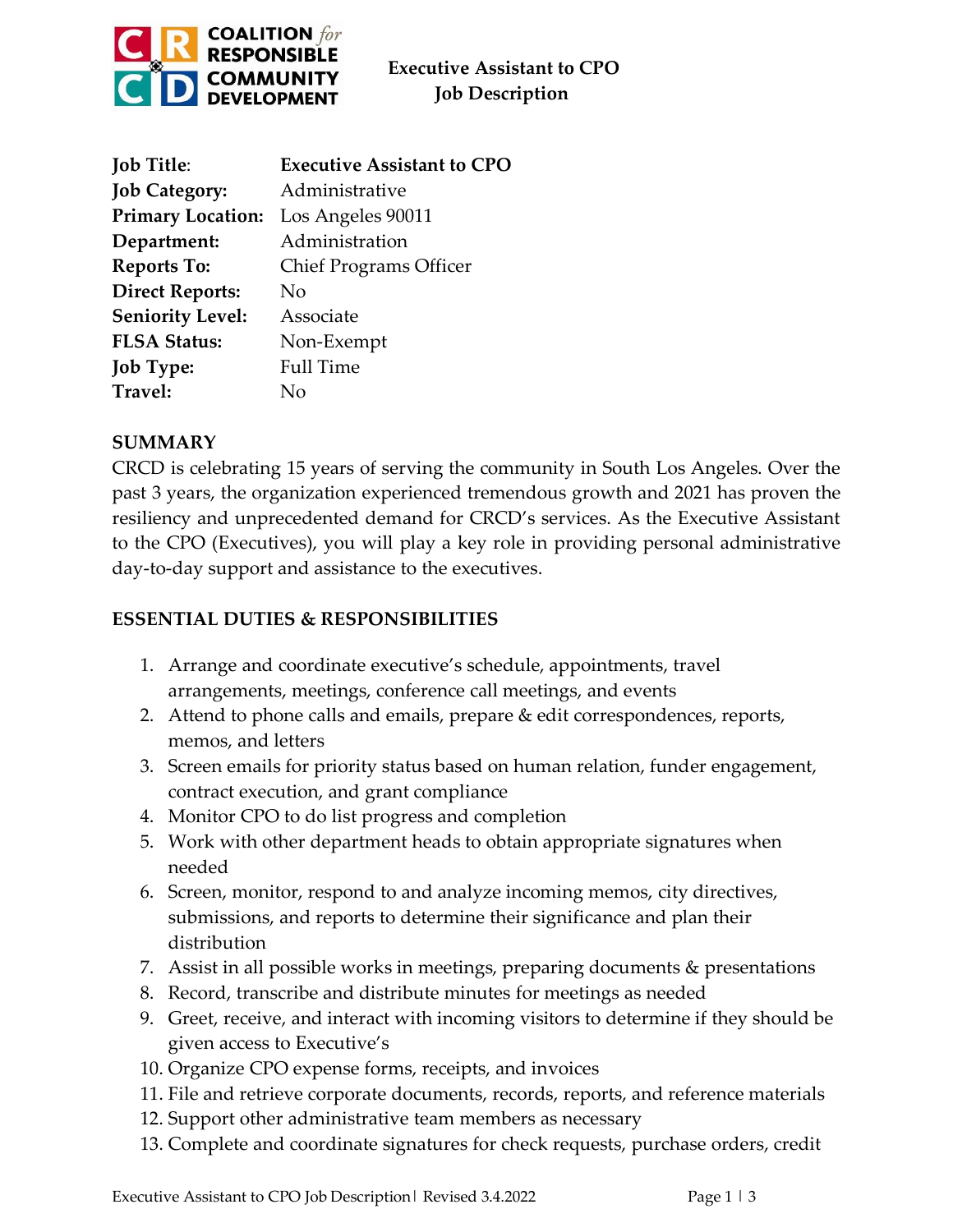

# **Executive Assistant to CPO COMMUNITY** Executive Assistant to<br>DEVELOPMENT Job Description

card reconciliations, staff requisitions, and other documents

14. Uphold CRCD's Mission Statement and 5 Year Strategic Plan

## **MINIMUM QUALIFICATIONS**

- 1. 1-3 years' experience or education. Experience with non-profits and governmental grants a plus.
- 2. Excellent people skills and professional communication skills: verbal, written, non-verbal with experience collaborating in a multi-disciplinary, diverse, and dynamic team
- 3. Knowledge of and experience with Microsoft Office (Excel, Word, PowerPoint, Outlook, SharePoint)
- 4. Self-directed, highly detail-oriented, and capable of working to meet quick turnaround and deadlines independently.
- 5. Personal qualities of integrity, credibility, and a commitment to Coalition for Responsible Community Development's mission
- 6. Reliable, flexible team player who works well with minimal supervision, who has a good work ethic, and an ability to set and maintain personal boundaries
- 7. Demonstrated ability to work on multiple projects simultaneously
- 8. Reliable transportation: valid driver's license, and car insurance as required by law, as appropriate

### **WORK ENVIRONMENT**

- 1. On occasion walk or drive to different local sites throughout the day.
- 2. Regularly required to sit, stand, bend, and occasionally lift or carry up to 35 lbs.
- 3. Combination of field and office environment.
- 4. May necessitate working in busy and loud environments.
- 5. May be exposed to elements like cold, heat, dust, noise, and odor.
- 6. Work regularly in a community that is exposed to gang activity, substance use, homelessness, and high unemployment rates.
- 7. This is not a work-from-home position

### **RESPONSIBILITIES COMMON TO ALL AGENCY EMPLOYEES**

- 1. Encompass a "do whatever it takes approach" to serving our community
- 2. Always maintain a safe work environment and confidentiality.
- 3. Be proactive, creative, and flexible in determining, evaluating, researching, and resolving issues.
- 4. Organize and prioritize multiple activities to meet all external and internal deadlines.
- 5. Maintain professional demeanor that reflects positively on the agency.
- 6. Demonstrate respect and courtesy toward others.
- 7. Able to thrive in a work environment emphasizing teamwork and collaboration.

Executive Assistant to CPO Job Description Revised 3.4.2022 Page 2 | 3